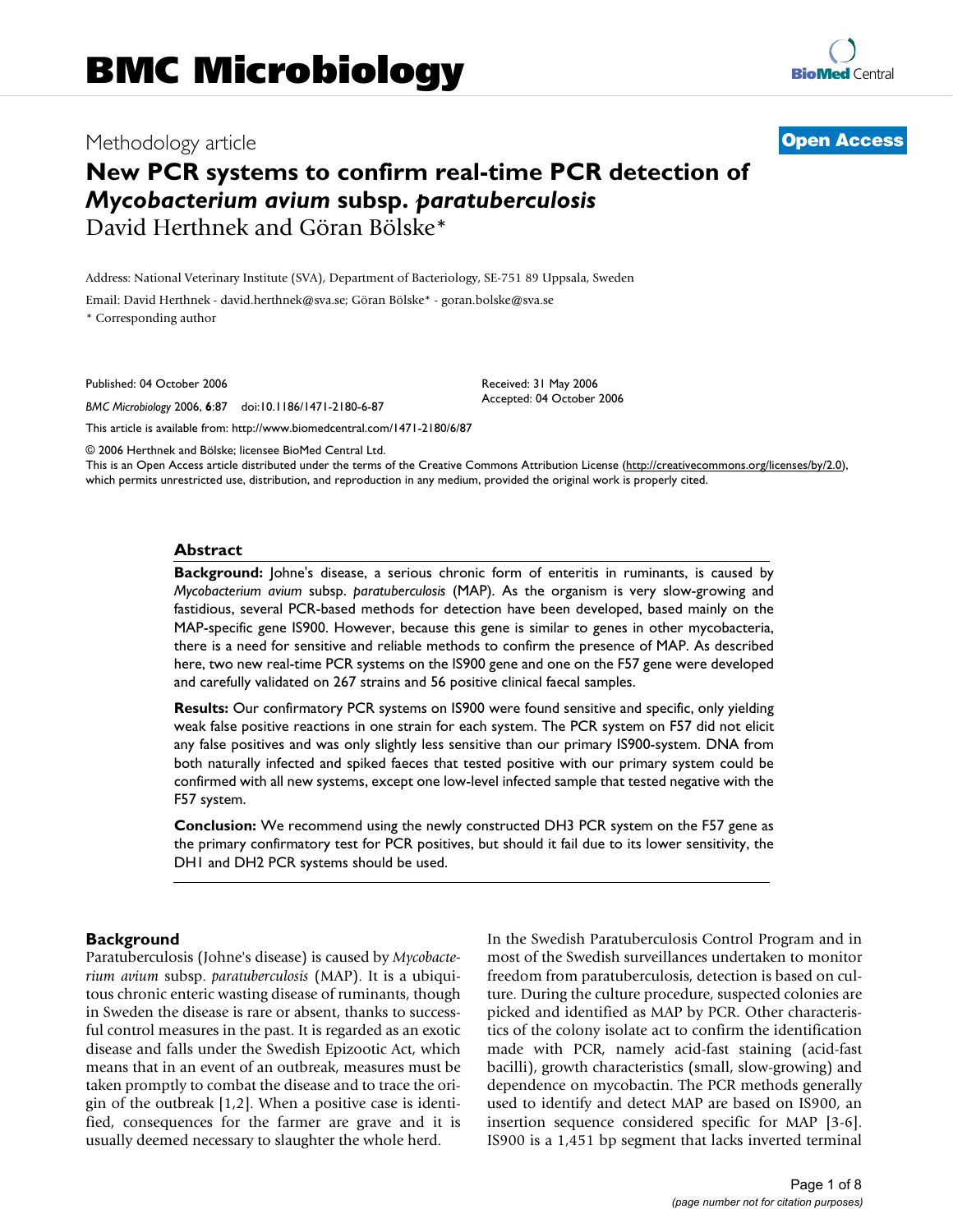repeats and does not generate direct repeats in target DNA [7]. It belongs to the same family of insertion sequences as IS901, IS902, and IS1110, described in *M. avium* subsp. *avium*, *M. avium* subsp. *silvaticum*, and *M. avium* subsp. *avium*, respectively [8-10].

PCR based on IS900 has been used for direct detection of MAP, without primary culture, from milk, faecal specimens, semen, and human intestinal tissue [11-16]. Apart from being the method of choice when speed is a priority, direct PCR is also preferred when MAP is difficult or impossible to cultivate [17].

However, as IS900-like genes have been found in other unrelated *Mycobacterium* species, it is evident that the PCR systems used for IS900 are not completely specific for MAP [18-20]. In a recent investigation, a nested PCR on IS900 was shown to elicit false positive reactions from several mycobacterial strains [21]. It is therefore desirable to use alternative PCR systems to confirm a positive IS900 PCR for MAP. This is useful when PCR identification cannot be confirmed by conventional culture-based methods, as is the case with direct PCR and PCR identification of growth in liquid cultures [22,23].

In the present paper, two new real-time PCR systems that target other parts of IS900 than does our standard (primary) PCR [16], and one real-time PCR targeting the F57 gene, specific for MAP [24], were developed and evaluated as confirming tests on strains and clinical samples, previously found positive with our standard IS900 PCR.

# **Results**

### *Specificity*

All MAP strains and isolates (Table 1) proved positive with the primary PCR system and were confirmed by all three confirmatory systems. Listed in Table 2 are a variety of other mycobacteria, as well as a few other bacterial strains, that were tested with all four real-time PCR systems. With the primary PCR system, strain 2333 proved positive, as previously reported [20]. An isolate of *Mycobacterium avium* subsp. *avium* from a Swedish horse and a *Mycobacterium kubicae*-related isolate from cat gave weak positive reactions (i.e. high CT values) with the IS900 systems DH1 and DH2, respectively. All the other strains tested negative. The F57 system DH3 gave no false positive reactions.

#### *Direct PCR on faecal samples*

The procedure of first detecting MAP (or noting PCR inhibition) with the primary system, then confirming positives with the three other new systems, worked well with direct PCR on clinical samples. When inhibitors were still present, which only was the case with samples from the External Quality Assessment (indicated in 14 of 52 sam-

| No. of strains | <b>Source</b> | Origin               |  |
|----------------|---------------|----------------------|--|
| 77             | Cattle        | Various <sup>a</sup> |  |
| 19             | Goat          | Variousb             |  |
| 4              | Sheep         | Various <sup>c</sup> |  |
|                | Deer          | Czech Rep.           |  |
|                | Human         | <b>ATCC 49164</b>    |  |
|                | Human         | <b>ATCC 43015</b>    |  |
|                | Cattle        | <b>NCTC 8578</b>     |  |
|                | Human         | Czech Rep.           |  |
|                | Cattle        | CIP 107488           |  |
|                | Cattle        | <b>ATCC 19698T</b>   |  |
| 5              | Unknown       | Various <sup>d</sup> |  |

**Table 1: Strains of** *Mycobacterium avium* **subsp.** *paratuberculosis***, tested positive with the primary and confirmatory PCR systems.**

a. Sweden (13), USA (28), Denmark (12), Czech Rep. (16), Switzerland (1), Norway (2), Slovak Rep. (2), Argentina (2), Great

Britain (1).

b. Norway(16), UK (1), Greece (1), New Zeeland (1).

c. Australia (1), USA (1), Faroe Islands (1), Czech Rep. (1).

d. Denmark (4), Czech Rep.(1).

T. Type strain

ples), a dilution of the DNA or a new preparation of the original sample would usually solve the problem and inhibition only remained in three of the samples. Our method could detect MAP in 27 of the 28 valid positive samples in the 52 samples from the External Quality Assessment. When a sample produced a positive signal with the primary system, the same result was obtained with the confirmatory systems. However, as shown in Table 3, for 12 of 56 positive samples, re-runs with additional replicates had to be performed on F57 in order to pick up the dispersed DNA, and for one culture-negative clinical sample with weak IS900 PCR signals, DH3 failed to confirm the presence of MAP.

MAP could be detected in the spiked faeces using the primary system at a spiking level of 104 organisms/g and readily confirmed at the same concentration by all three confirmatory systems without the need for re-runs.

#### *Sensitivity on pure DNA*

The IS900 systems MP, DH1, DH2 and the F57 system DH3 yielded positive signals from DNA suspensions with the concentrations 0.1, 0.1, 0.3 and 1 MAP genomes/μl respectively.

#### **Discussion**

Real-time PCR is a sensitive method for detection that eliminates the need to open the tubes when analysing the product, a stage in other PCR techniques that often constitutes a risk of cross-contamination. In particular, the sensitive method nested PCR involves a great risk of contaminating other samples when the product from its first reaction is being transferred to the second. Real-time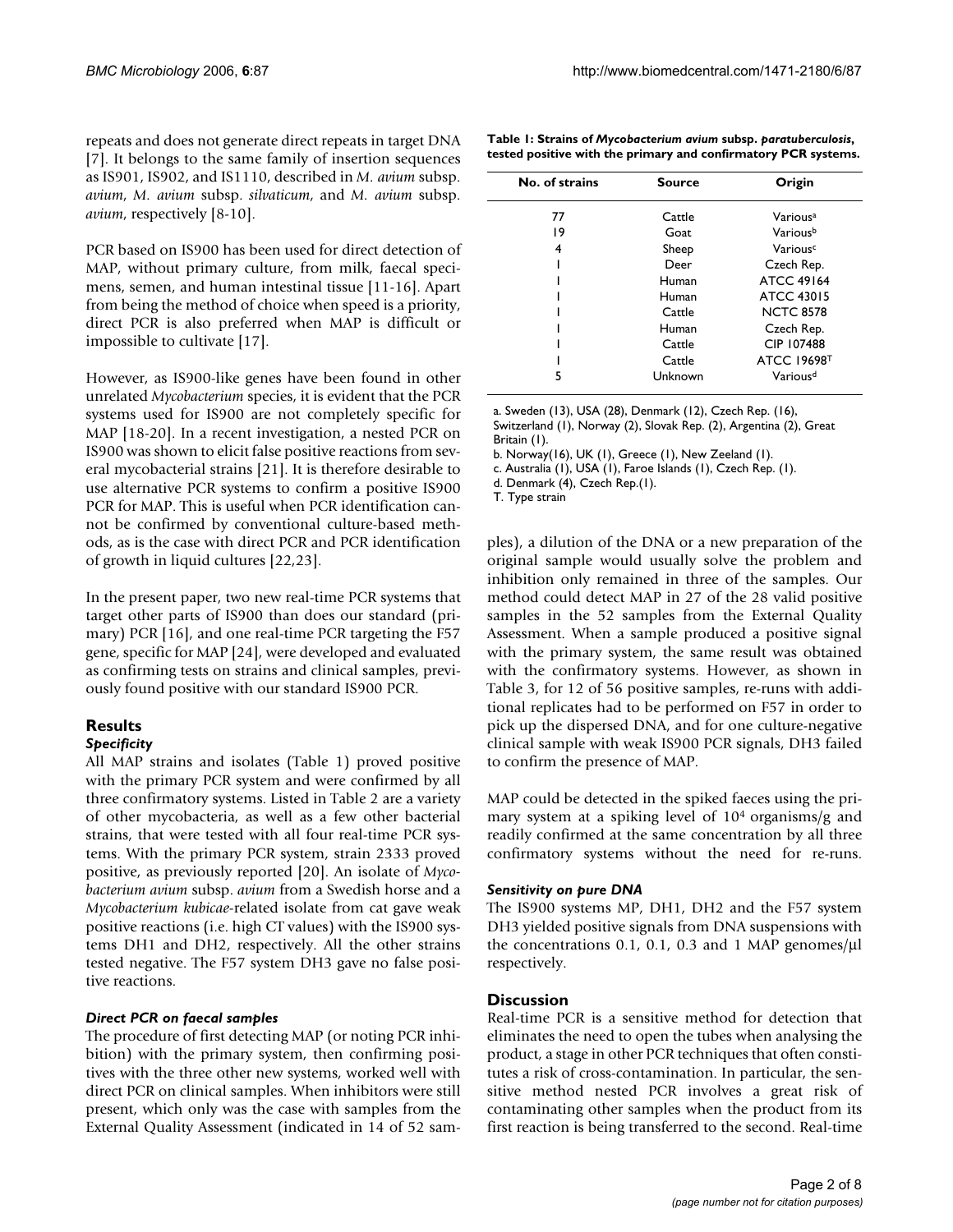| No. of strains | <b>Species</b>                      | <b>Source</b>    | Origin                        | <b>IS900 MP</b> | <b>IS900 DHI</b> | <b>IS900 DH2</b> | <b>F57 DH3</b> |
|----------------|-------------------------------------|------------------|-------------------------------|-----------------|------------------|------------------|----------------|
| ı              | <b>MAA</b> <sup>a</sup>             | Horse            | Sweden                        |                 | ٠                |                  |                |
|                | <b>MAA</b>                          | Human            | <b>ATCC 35718</b>             |                 |                  |                  |                |
|                | <b>MAA</b>                          | Domestic fowl    | ATCC 25291T                   |                 |                  |                  |                |
| 6              | <b>MAA</b>                          | Variousb         | Variousc                      |                 |                  |                  |                |
|                | Mycobacterium species (strain 2333) | $\mbox{Cattle}$  | Sweden                        | ÷               |                  |                  |                |
|                | Mycobacterium species <sup>d</sup>  | Cat              | Sweden                        |                 |                  | +                |                |
|                | Mycobacterium kansasii              | Human            | <b>ATCC 12478<sup>T</sup></b> |                 |                  |                  |                |
|                | Mycobacterium smegmatis             | Cattle           | <b>Great Britain</b>          |                 |                  |                  |                |
|                | Mycobacterium chelonei              | Cattle           | Sweden                        |                 |                  |                  |                |
|                | Mycobacterium fortuitum             | Cattle           | Sweden                        |                 |                  |                  |                |
|                | Mycobacterium bovis                 | Deer             | Sweden                        |                 |                  |                  |                |
|                | Mycobacterium bovis                 | Cattle           | ATCC 19210 <sup>T</sup>       |                 |                  |                  |                |
|                | Mycobacterium silvaticum            | Dove             | Sweden                        |                 |                  |                  |                |
|                | Mycobacterium intracellulare        | Sparrow          | ATCC 35767                    |                 |                  |                  |                |
|                | Mycobacterium intracellulare        |                  | <b>ATCC 13950T</b>            |                 |                  |                  |                |
|                | Mycobacterium intracellulare        | Cattle           | <b>ATCC 35771</b>             |                 |                  |                  |                |
|                | Mycobacterium scrofulaceum          | Human            | <b>ATCC 19981T</b>            |                 |                  |                  |                |
|                | Mycobacterium gordonae              | Human            | <b>ATCC 14470<sup>T</sup></b> |                 |                  |                  |                |
|                | Mycobacterium marinum               | Guppy            | Sweden                        |                 |                  |                  |                |
| $\overline{2}$ | Mycobacterium marinum               | Dolphin          | Sweden                        |                 |                  |                  |                |
|                | Mycobacterium malmoense             | Human            | CIP 105775T                   |                 |                  |                  |                |
|                | Mycobacterium celatum               | Human            | CIP 106109                    |                 |                  |                  |                |
|                | Mycobacterium flavescens            | Guinea pig       | CIP 104533                    |                 |                  |                  |                |
|                | Mycobacterium komossense            | Sphagnum moss    | CIP 105293T                   |                 |                  |                  |                |
|                | Mycobacterium marinum               | Saltwater fish   | CIP 104528T                   |                 |                  |                  |                |
|                | Mycobacterium terrae                | Human            | CIP 104321T                   |                 |                  |                  |                |
|                | Mycobacterium vaccae                | Cattle           | CIP 105934T                   |                 |                  |                  |                |
|                | Mycobacterium xenopi                | Toad             | CIP 104035T                   |                 |                  |                  |                |
|                | Mycobacterium species <sup>e</sup>  | Turtle           | Sweden                        |                 |                  |                  |                |
|                | Mycobacterium porcinum              | Swine            | CIP 105392                    |                 |                  |                  |                |
|                | Mycobacterium porcinum              | <b>Bulk milk</b> | <b>Italy</b>                  |                 |                  |                  |                |
|                | Mycobacterium hiberniae             | Soil             | CIP 104537                    |                 |                  |                  |                |
|                | Mycobacterium cookii                | Sphagnum moss    | <b>ATCC 49103</b>             |                 |                  |                  |                |
| 110            | Mycobacterium species               | Variousf         | Various <sup>g</sup>          |                 |                  |                  |                |
|                | Staphylococcus aureus               |                  | <b>ATCC 25923</b>             |                 |                  |                  |                |
|                | Streptococcus dysgalactiae          | Cattle           | <b>CCUG 27436</b>             |                 |                  |                  |                |
|                | Streptococcus uberis                | Cattle           | <b>CCUG 27444</b>             |                 |                  |                  |                |
|                | Escherichia coli                    |                  | <b>ATCC 25922</b>             |                 |                  |                  |                |
|                | Arcanobacter pyogenes               | Cattle           | <b>CCUG 39326</b>             |                 |                  |                  |                |
| T              | Pseudomonas aeruginosa              | Human            | <b>CCUG 17619</b>             |                 |                  |                  |                |

#### **Table 2: Non-target strains, tested with the primary and confirmatory PCR systems.**

a. *Mycobacterium avium* subspecies *avium*.

b. Cat (1), Cattle (1), Deer (1), Sheep (3).

c. Sweden (3), Faroe Islands (1), Iceland (2).

d. *Mycobacterium kubicae*-related strain.

e. *Mycobacterium nonchromogenicum*-related strain.

f. Cattle (59), Sheep (23), Monkey (1), Deer (2), Buffalo (1), Horse (1), Elephant (3), Ciclide (1), Antelope (1), Alpaca (2), Environmental (1), Cell culture (1), Peat (1).

g. Sweden (82), Czech Republic (3), USA (11), Australia (2), Denmark (11), Great Britain (1)

T. Type strain

PCR minimises the risk of false positive results due to amplicon contamination.

Another advantage of real-time PCR is that the use of probes enhances the specificity of the reaction, as an additional match with the target DNA will be required for a positive signal. There is, however, still a risk for false positive results due to cross-reactions and positive results need to be confirmed.

To confirm PCR positives for MAP, one of the most extensively used methods is sequencing of a part of IS900 [25- 27]. However, with current generally available technology, sequencing may not be the most practical method. To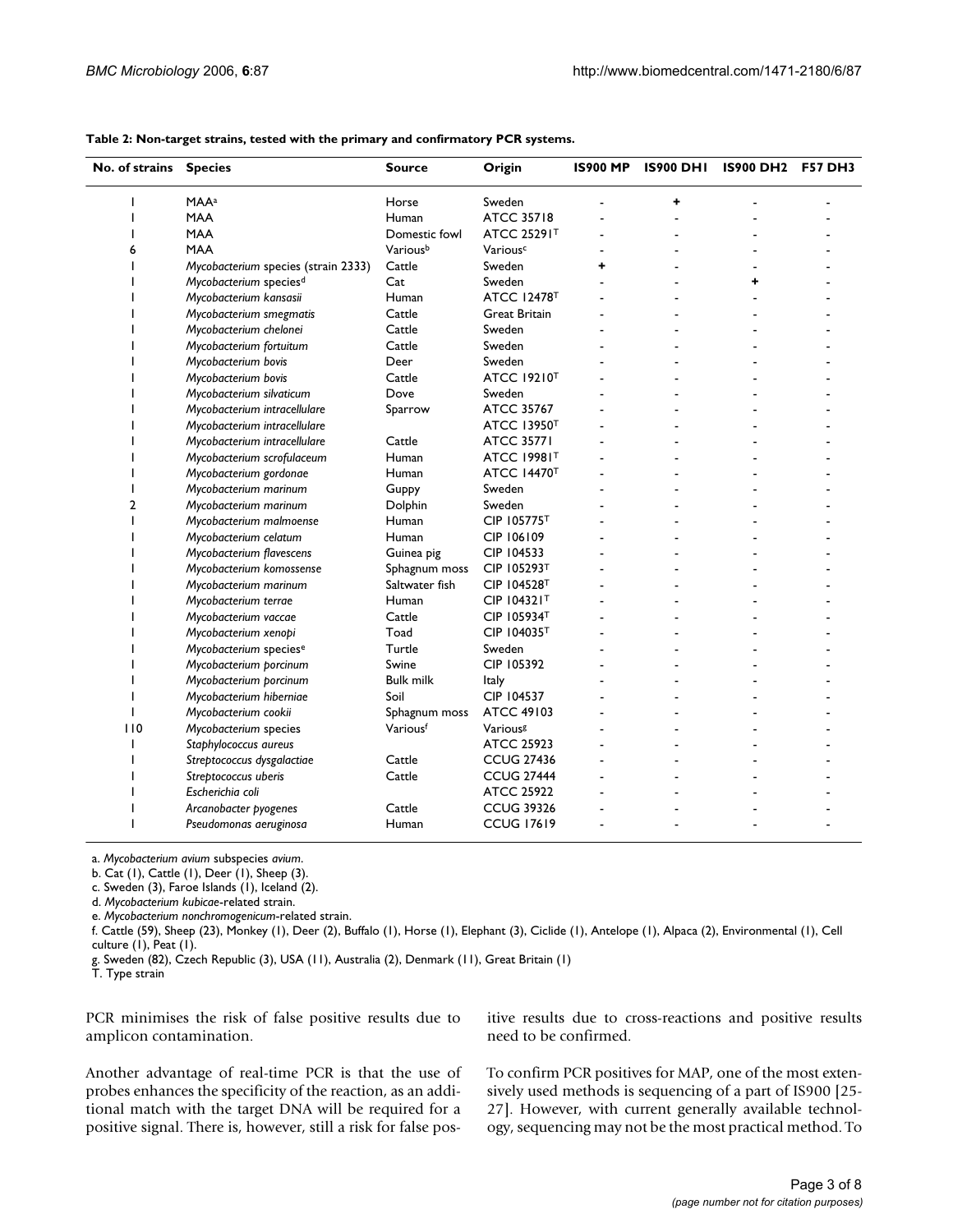| <b>Samples</b>        | $Confirmed*$ |     | <b>Additional 5 replicates</b> † | <b>Additional 20 replicates:</b> | F57 failure§ |  |
|-----------------------|--------------|-----|----------------------------------|----------------------------------|--------------|--|
| Culture-confirmed     |              | 4 I |                                  |                                  |              |  |
| Not culture-confirmed |              |     |                                  |                                  |              |  |

**Table 3: Confirmation of clinical samples of bovine faeces, positive for MAP with the primary PCR.**

\* Confirmed by all three alternative systems, using two PCR replicates.

† Confirmed by DH3 on F57, only after running 5 additional PCR replicates.

‡ Confirmed by DH3 on F57, only after running 20 additional PCR replicates.

§Confirmation with the DH3 system failed after a total of 22 PCR replicates

obtain a successful sequencing reaction, a relatively large amount of pure amplicon is needed, which weakly infected samples might not yield. Furthermore, sequencing is a laborious and expensive method [28], not suitable for confirmation of numerous positive samples. The sensitivity of real-time PCR makes it easy to use the original template DNA in reactions targeting other sites on IS900 or on other genes. Only when the template contains minute traces of MAP DNA or is slightly PCR inhibiting, can problems arise, as discussed below.

The two systems DH1 and DH2 were selected on the basis of minimal sequential similarity to related IS elements in other mycobacteria, such as the IS900 equivalent in strain 2333 [20], and minimal self-complementarity. It appears that the sequential similarity to strain 2333 predominates among the first 450 base pairs of IS900, which is also the area in which most of the systems suggested by the Primer3 software are found. Most previously described probe-based real-time PCR systems on the IS900 gene are also located there and thus, they have little or no possibility to discriminate against 2333 [29-32]. Many potential systems could therefore be excluded, after which DH1 and DH2 were selected from the remaining oligos. In contrast to IS900, F57 has no known similarities to genes on other related organisms, which made the task of selecting suitable oligos for F57 less complicated.

It may appear simpler to change the primary system to one of the new systems, as they seem to be more specific than the MP system, but it should be noted that it is not certain that each of the other systems alone is entirely specific either. When using only one of the other systems, there is instead a risk of cross-reactions with other, unknown organisms with similarities in other parts of the MAP genome. For example, only a limited number of mycobacteria that do not grow at 37°C have been tested with F57 systems. The four systems eliminate many potential false positives by complementing each other, covering different parts of the IS900 – or, as for the DH3, a part of the F57 gene. However, the DH3 together with the primary system would probably be sufficiently specific for the routine application, where DH1 and DH2 only need to be used if DH3 fails, as discussed below.

Previously published works on systems targeting F57 [33- 35] have reported specificity for MAP and application of their systems on altogether 95 strains of MAP and 188 other strains. Our system DH3, targeting F57, did not produce any false positives when applied to 112 strains of MAP and 155 other strains. It is however less sensitive than the systems on IS900, as there are 15 to 20 copies of IS900 in the MAP genome [3] – and specifically 17 copies in strain K-10 [36]. This is consistent with the results of our sensitivity tests. A suspension of 0.1 MAP genomes/μl contains about 1.7 IS900 elements/μl. Since real-time PCR has been reported capable of detecting a single copy of the target gene [37-39], the successful detection of MAP in 2 to 2.5 μl of this suspension was expected. As there is only one single copy of F57 in the MAP genome, the template volume had to contain at least 1 genome for successful detection. In fact, at such low concentrations, the probability of detection drops well below 100% if an insufficient volume is tested. Use of Poisson distribution shows a 63% theoretical probability of at least 1 genome observed in 1 μl at a concentration of 1 genome/μl. In 2.5 μl of template, the probability of the same is 92% and when duplicates are run, it increases to 99.3%. Similarly, one can show that the probability of finding at least one IS900 in duplicates of 2 μl of the above-mentioned suspension (0.1 genomes/μl) is 99.9%. In reality however, any detection system is less than optimal and an occasional target copy may be lost in the process, which is why one must expect lower probability of detection at these low concentrations. DNA extracted from clinical samples may be highly complex and impure and have a slightly inhibitory effect on the PCR reaction in weak samples, even when a positive internal control indicates that inhibition should not be a problem.

In theory, the confirmatory systems could be combined and optimized to work as one single multiplex confirmatory PCR. Nevertheless, the systems were kept separate, as competition of reagents can occur in a multiplex system, thus lowering its sensitivity [40,41].

If a clinical sample proves positive with the primary system, yet any of the three confirmatory systems shows negative, an investigation into the cause of this divergence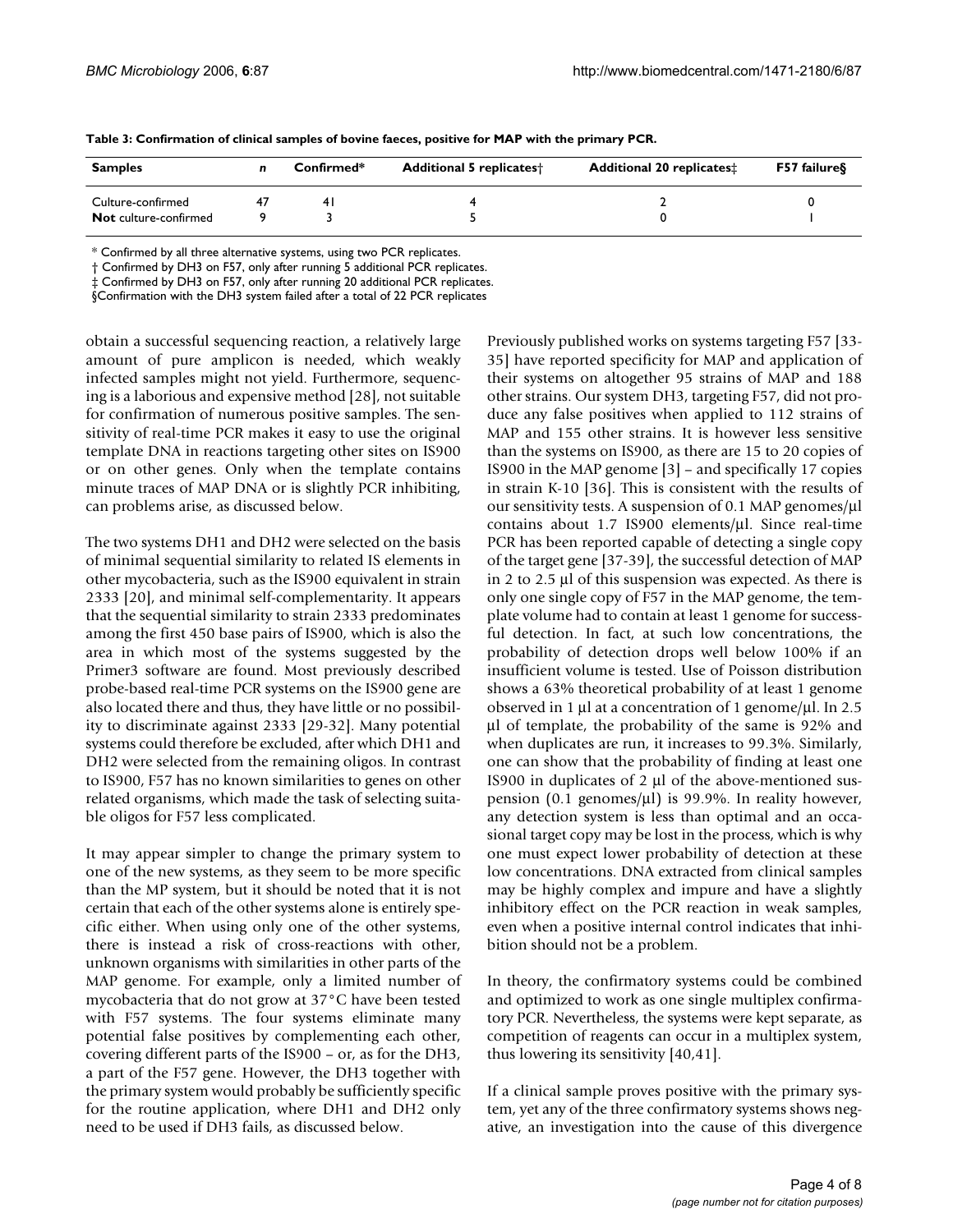must be undertaken. If the primary system elicited a strong signal and all laboratory errors can be excluded, the likelihood is that the result was false positive, produced by some other mycobacterial strain. In that case, it would probably be of interest to further investigate this strain! The other possibility is of course that the negative system is not sensitive to all MAP strains, in spite of our extensive testing.

However, when the positive signal is very weak, there may be several reasons why some of the confirmatory systems show negative. Because the genomes are sparse and attenuated in weak samples, a positive signal may be the outcome of low probability, thus impairing reproducibility. The confirmatory systems must then be employed again, this time using more replicates. In particular, the DH3 system on F57 will have a very low probability of detection at such concentrations. In rare cases, when even repeated analyses with additional replicates yield negative results, one will have to do without confirmation with F57 and instead take other aspects into account when judging the sample as true or false positive. In fact, it was notable that the F57 system could confirm the weakest detected level of spiked faeces  $(10<sup>4</sup>$  organisms/g) at the first attempt. This was probably because the weaker concentration (103 organisms/g) was very close to the detection level of the primary system. A few weak signals were yielded by the standard PCR, but with unacceptable high CT values. Another considered explanation for occasional failure of any of the systems DH1-3 to confirm the primary system was that they might be more sensitive to inhibition than was the primary system, which contains the internal control plasmid, especially as the confirmatory systems were developed with the use of a template volume of 2.5 μl instead of 2 μl. However, no such difference in robustness has yet been shown by the authors, and it is therefore assumed that they are equally sensitive to inhibition. Ultimately, when trying to confirm a positive test, one must be certain that a weak signal in one single system is not due to laboratory contamination.

The false reactions given by the *Mycobacterium avium* strain originating from horse and the *Mycobacterium kubicae*related isolate from cat are most likely not a problem, as they were much weaker than would be expected when using template from a resuspended colony. A high CT value (>30 cycles) by confirmation of a normal-sized colony should alert the investigator that a cross-reaction or a contamination might have occurred. One could even argue that the cut-off CT value for PCR on colonies should be lower than for direct PCR on clinical samples, which would have made the above false positives negative. It was, however, not lowered, since that would also increase the risk of occasional dismissal of colonies that are very small or partly blended with contamination flora. In contrast, when higher CT values are expected, as when direct PCR is performed on clinical samples, the above strains are unlikely to yield positive signals. But if they still do, the remaining systems will show them to be false.

## **Conclusion**

After validation on several mycobacterial strains and on faecal samples, our new confirmatory systems were found to be both sensitive and reliable. We recommend using the DH3 PCR on the F57 gene as the primary confirmatory test for PCR positives, but if it fails due to its lower sensitivity, then the DH1 and DH2 PCR systems can be used.

## **Methods**

#### *Laboratory strains, growth conditions and extraction of genomic DNA*

MAP strains were cultured for 8 weeks on modified Löwenstein-Jensen medium with mycobactin (4 mg/l, Allied Monitor, Fayette, MO, USA). Other mycobacterial strains were cultured on Löwenstein-Jensen medium at 37°C for up to 6 weeks, except the strains *Mycobacterium marinum* (CIP 104528) and *Mycobacterium cookii* (ATCC 49103), that grow at 30° but not at 37°C.

Laboratory strains and their various origins are shown in Tables 1 and 2. The following MAP strains have defined RFLP subtypes: strain Telford 9.2 (RFLP type *S1*) from R.J. Whittington and strains 5001-1425 (RFLP type *B-C12*), P1850/1/97 (*A-C10*), 17 (*Z-C18*), M211 (*H-C1*), 5TSD (*B-C17*), 93/433 (*B-C19*), P1611-15 (*B-C13*), 4064 (*B-C1*), 1038 (*B-C12*), 6/922 (*B-C2*), 6256 (*D-C12*), 7954 (*B-C16*) 25071 (*B-C13*), 9602 (*E-C1*), 9944 (*E-C1*), K126 (*B-C17*), 6042 (*D-C12*), M212 (*B-C2*), from I. Pavlik. Isolates of MAP (*n* = 20) from Sweden have been RFLP typed as *B-C1*.

Purified MAP-DNA was obtained from ATCC 19698 (American Type Culture Collection, Rockville, MD, USA) by beadbeating with zirconia/silica beads (0.1 mm, BioSpec Products, Inc., Bartlesville, OK, USA) and phenol/chloroform extraction. However, less pure DNA for confirmation of identity with real-time PCR was obtained by centrifugation of resuspended MAP colonies, heatkilled at 99°C for 10 min.

#### *Field isolates*

Single colonies, suspected to be MAP, were isolated from faecal cultures on modified Löwenstein-Jensen medium [42] or on Herrolds Egg Yolk medium, both supplemented with mycobactin (Table 1). Other mycobacterial isolates, obtained from various sources during veterinary routine diagnostic work at the Mycobacteria Laboratory at SVA, had been isolated on Löwenstein-Jensen, Stonebrink, or Middlebrook medium (Table 2). The geographi-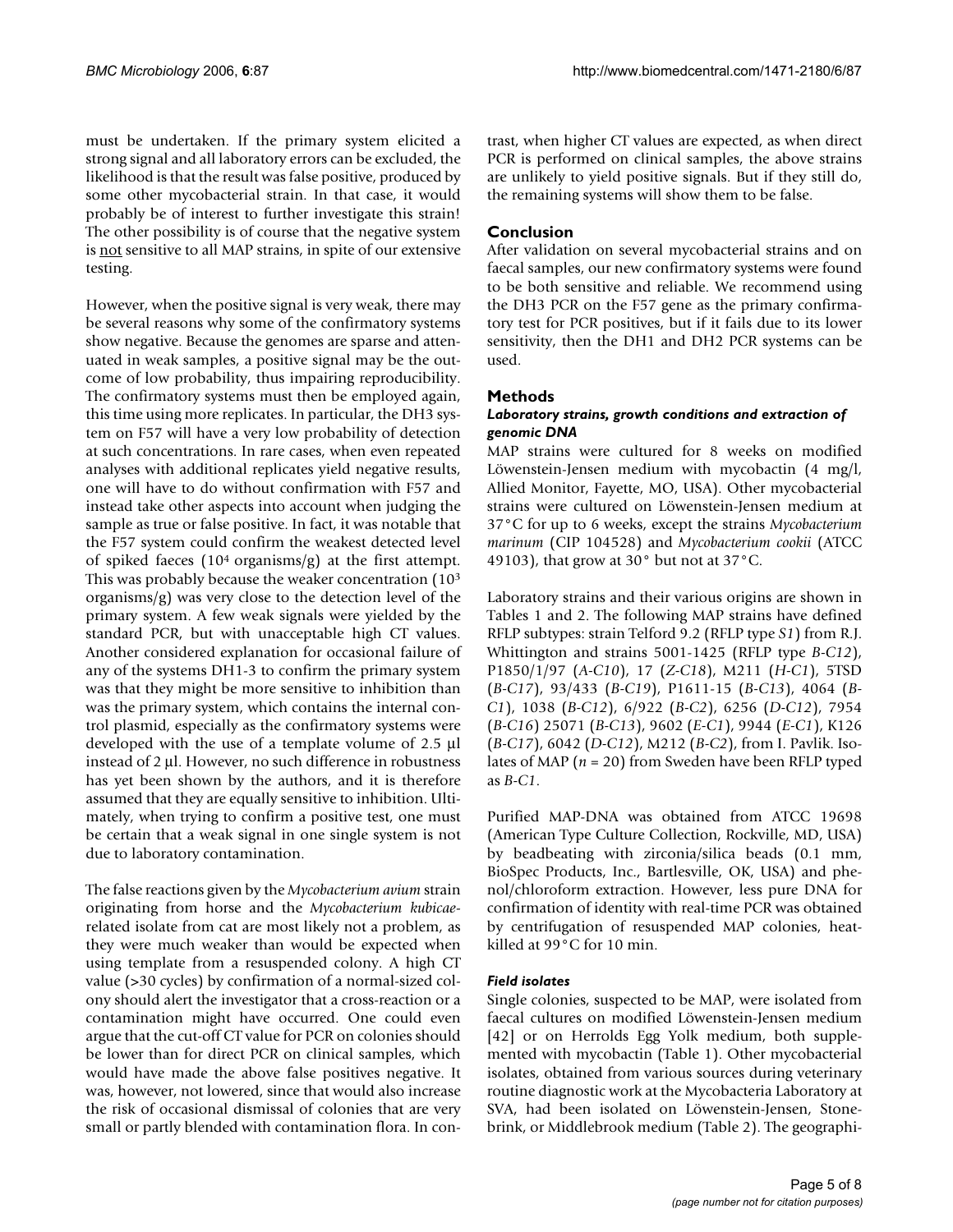cal origin as well as animal host species are also given in Table 2 and its footnotes. Two strains (*Mycobacterium marinum* from guppie and one *Mycobacterium* species from turtle) did not grow at 37°C, but only at lower temperatures.

### *Direct PCR on faeces*

Template DNA for direct testing with real-time PCR was extracted from bovine faeces. The protocol involved removal of solid material from 1.0 to 1.2 g faeces, lysing of the bacteria by incubation in lysisbuffer with 20 μg proteinase K and beadbeating with zirconia/silica beads (0.1 mm, BioSpec Products, Inc.). Purification of the lysate was performed with a modified QIAamp protocol (QIAamp DNA Stool Mini Kit, Qiagen). For further details, refer to previously published work [43]. Clinical samples (107 in total) were obtained from the Czech Republic, Denmark, Sweden and from the USA. The latter (52 samples) were External Quality Assessment samples (Johne's Fecal Check Test) from National Veterinary Services, Ames, IA. Spiked faeces was also tested. It was spiked with different dilutions of dispersed MAP bacteria, washed free of excessive free DNA and carefully quantified in a microscope as previously described [16] to avoid overestimation of the analytical sensitivity. The final concentrations of MAP in the spiked faeces were  $10^2$  –  $10^7$  organisms/g.

#### *Real-time PCR based on IS900 and F57*

Our primary real-time PCR system used to detect MAP in the samples was the previously described MP system [16], which includes an internal control for indication of PCR inhibition. When positive, the presence of MAP was confirmed with three newly constructed systems: two based on IS900 and one based on the F57 gene. The free on-line primer design software Primer3 [44] was used to find potential primers and probes. From these, the two systems DH1 and DH2 were selected on IS900 and DH3 on F57. Candidate sequences were compared with other known genes using the BLAST Sequence Analysis Tool to check for incidental similarities. Selected oligos are listed in Table 4.

The PCR mixture comprised 6.625 μl  $H_2O$  (Sigma-Aldrich) in the case of the primary MP system and 8.625 μl H<sub>2</sub>O in the confirmatory systems, 2.0 μl glycerol (Sigma-Aldrich), 2.5 μl 10× PCR-buffer II (Applied Biosystems, Foster City, CA, USA), 5.0 μl MgCl<sub>2</sub> (25 mmol/l, Applied Biosystems), 2.0 μl GeneAmp® dNTP with UTP (2.5 mmol/l dA, C, GTP, 5 mmol/l dUTP, Applied Biosystems),  $0.75$  μl forward primer (10 pmol/μl),  $0.75$  μl reverse primer (10 pmol/μl), 0.5 μl MAP-specific probe (10 pmol/ $\mu$ l), 0.5  $\mu$ l mimic-specific probe (10 pmol/ $\mu$ l) in the case of the primary MP-system, 0.125 μl AmpliTaq Gold® (5 U/μl, Applied Biosystems) and 0.25 μl AmpErase® (Uracil N-glycosylase, 1 U/μl, Applied Biosystems).

The addition of glycerol allowed freezing of the PCR mixture. In the case of the MP system, 2 μl of template DNA and 2 μl of mimic molecule pWIC9 (150 fg/μl) [16] were added to each reaction tube, except for the PCR-negative controls. In the case of the confirmatory systems, no mimic molecule but 2.5 μl of template DNA was added.

The real-time PCR reaction was performed on a Rotor-Gene 3000 (Corbett Research, Mortlake, Australia) with the following program: 50°C 2 min, 95°C 10 min, repeat 95°C 15 s and 60°C 1 min, 45 times. The results were analysed with the Rotor-Gene software versions 5 and 6 and the built-in analytical tools Dynamic Tube Normalisation and Slope Correction. Real-time PCR curves of normalized fluorescence for FAM crossing a threshold value of 0.01 at less than 40 cycles were considered positive, as long as the curves had a normal and expected shape. FAMnegative curves with a positive corresponding ROX curve (i.e. a positive mimic signal) were considered as true negatives; otherwise, inhibition was suspected. DNA extracted directly from faeces was run in duplicates.

If a slightly infected clinical sample yielded positive results with all systems except the DH3 on F57, additional runs were performed; first with five replicates, then if still negative, with 15 replicates.

#### *Sensitivity test on pure DNA*

The concentration of purified MAP-DNA was determined with NanoDrop (Wilmington, DE, USA) and low, specific concentrations were obtained by serial dilution. At the lowest concentrations (less than 100 genomes per μl) the DNA was diluted in half-multiples of ten (100.5) for better resolution of the sensitivity measurement. Real-time PCR was run in duplicates on DNA suspension ranging from  $10^{-1.5}$  ( $\sim$ 0.03) to 10<sup>3</sup> MAP genomes per μl with all four PCR systems described in Table 4.

# **Authors' contributions**

DH participated in the design of the study, designed the PCR systems, carried out the laboratory work and drafted the manuscript. GB conceived of the study, participated in its design and coordination and helped to draft the manuscript. All authors read and approved the final manuscript.

#### **Acknowledgements**

We wish to thank Berit Juvall and Maria Söderlind for culture of mycobacterial strains and Stina Englund for valuable discussion and for providing her mycobacterial DNA collection. We are also grateful to Ivo Pavlik, Richard Whittington, Sigrun Nilsen, Steen Giese and Norma Arrigoni for providing mycobacterial strains or DNA. This study was supported by grants from the Swedish Farmers' Foundation for Agricultural Research.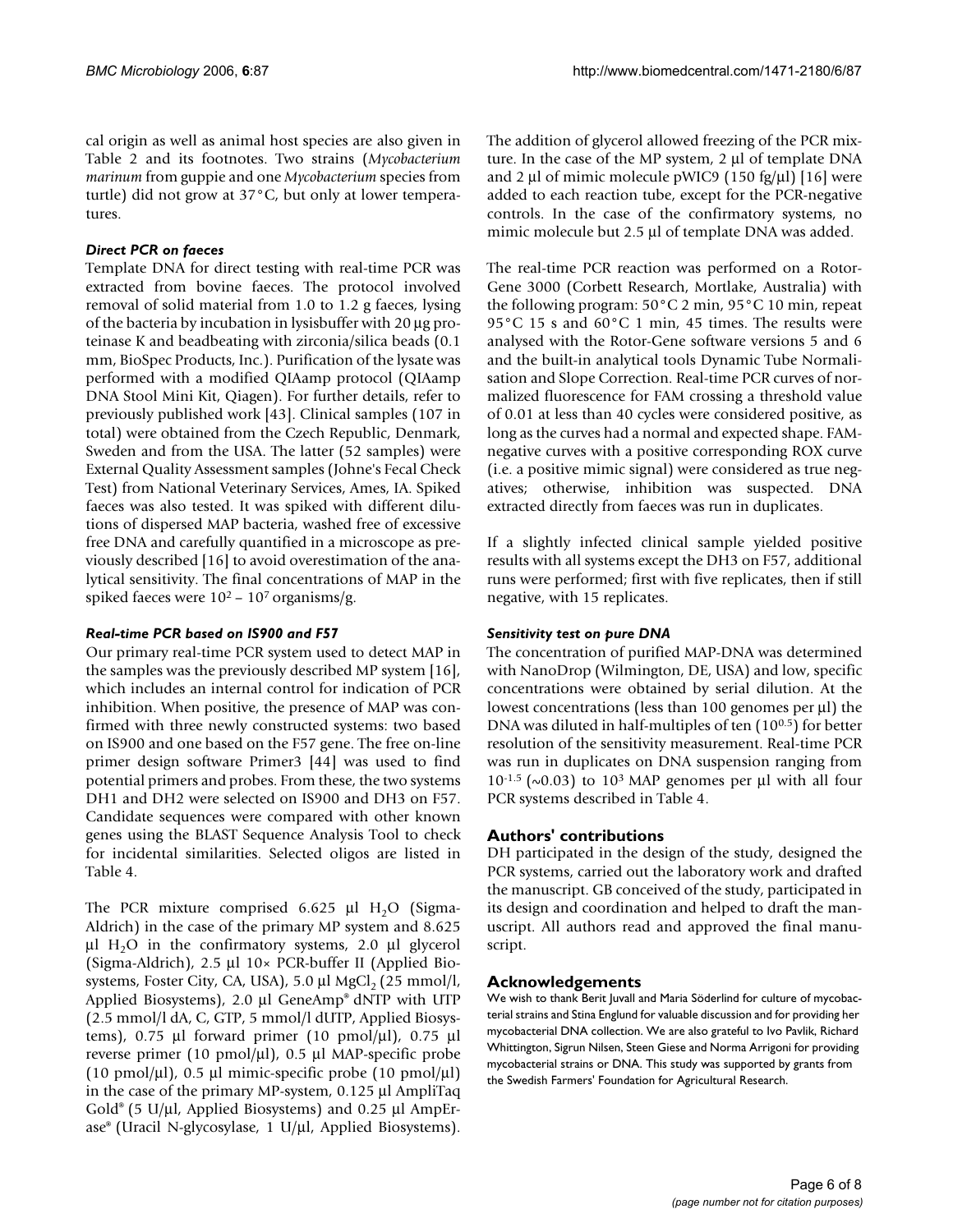| Oligo                 | Nucleotide sequence                                     | 5' annealing position* | Product length |
|-----------------------|---------------------------------------------------------|------------------------|----------------|
| <b>MPF</b>            | 5'-CCG CTA ATT GAG AGA TGC GAT T-3'                     | 139                    | 115            |
| <b>MPR</b>            | 5'-CCA GAC AGG TTG TGC CAC AA-3'                        | 253                    |                |
| MP probe              | 5'-6-FAM-ACC TCC GTA ACC GTC ATT GTC CAG ATC A-BHQ-1-3' | 231                    |                |
| <b>DHIF</b>           | 5'-AAG ACC GAC GCC AAA GAC-3'                           | 536                    | 69             |
| DHIR                  | 5'-CAG AGG CTG CAA GTC GTG-3'                           | 604                    |                |
| DHI probe             | 5'-6-FAM-GAT CAT CGC CGA TCA GGC CC-BHQ-1-3'            | 559                    |                |
| DH <sub>2F</sub>      | 5'-GCC TTC GAC TAC AAC AAG AGC-3'                       | 737                    | 65             |
| DH <sub>2R</sub>      | 5'-GCG TCG GGA GTT TGG TAG-3'                           | 801                    |                |
| DH <sub>2</sub> probe | 5'-6-FAM-GCC GCG CTG ATC CTG CTT ACT-BHQ-1-3'           | 761                    |                |
| DH3F                  | 5'-AAC TAA GCG GAT CGA CAA TTC-3'                       | 493                    | 80             |
| DH3R                  | 5'-TGG TGT ACC GAA TGT TGT TG-3'                        | 572                    |                |
| DH3 probe             | 5'-6-FAM-TGC AAC TCG AAC ACA CCT GGG A-BHO-1-3'         | 519                    |                |

**Table 4: Primers and probes in the primary and confirmatory real-time PCR systems.**

\* According to deposited sequences [X16293](http://www.ncbi.nih.gov/entrez/query.fcgi?db=Nucleotide&cmd=search&term=X16293) and [X70277](http://www.ncbi.nih.gov/entrez/query.fcgi?db=Nucleotide&cmd=search&term=X70277) in GenBank

#### **References**

- 1. Viske D, Larsson B, Engvall A, Bölske G: **Paratuberculosis in Sweden.** In *Fifth International Colloquium on Paratuberculsis; Madison, Wisconsin, USA* Edited by: Chiodini RJ, Hines II ME and Collins MT. Rehoboth, MA, USA: International Association for Paratuberculosis; 1996:143-146.
- 2. Sternberg S, Holmström A, Viske D, Robertsson J, Bölske G, Larsson B: **Control programme for paratuberculosis in Swedish beef herds.** In *Seventh International Colloquium on Paratuberculosis; Bilbao, Spain* Edited by: Juste RA, Geijo MV and Garrido JM. Madison, WI, USA: International Association for Paratuberculosis; 2002:438-440.
- 3. Moss MT, Green EP, Tizard ML, Malik ZP, Hermon-Taylor J: **[Specific](http://www.ncbi.nlm.nih.gov/entrez/query.fcgi?cmd=Retrieve&db=PubMed&dopt=Abstract&list_uids=1851124) [detection of Mycobacterium paratuberculosis by DNA](http://www.ncbi.nlm.nih.gov/entrez/query.fcgi?cmd=Retrieve&db=PubMed&dopt=Abstract&list_uids=1851124) hybridisation with a fragment of the insertion element [IS900.](http://www.ncbi.nlm.nih.gov/entrez/query.fcgi?cmd=Retrieve&db=PubMed&dopt=Abstract&list_uids=1851124)** *Gut* 1991, **32:**395-398.
- 4. Vary PH, Andersen PR, Green E, Herman-Taylor J, McFadden JJ: **[Use](http://www.ncbi.nlm.nih.gov/entrez/query.fcgi?cmd=Retrieve&db=PubMed&dopt=Abstract&list_uids=2351737) [of highly specific DNA probes and the polymerase chain](http://www.ncbi.nlm.nih.gov/entrez/query.fcgi?cmd=Retrieve&db=PubMed&dopt=Abstract&list_uids=2351737) reaction to detect Mycobacterium paratuberculosis in [Johne's disease.](http://www.ncbi.nlm.nih.gov/entrez/query.fcgi?cmd=Retrieve&db=PubMed&dopt=Abstract&list_uids=2351737)** *J Clin Microbiol* 1990, **28:**933-937.
- 5. Millar DS, Withey SJ, Tizard MLV, Ford JG, Hermon-Taylor J: **[Solid](http://www.ncbi.nlm.nih.gov/entrez/query.fcgi?cmd=Retrieve&db=PubMed&dopt=Abstract&list_uids=7793635)[phase hybridization capture of low-abundance target DNA](http://www.ncbi.nlm.nih.gov/entrez/query.fcgi?cmd=Retrieve&db=PubMed&dopt=Abstract&list_uids=7793635) sequences: application to the polymerase chain reaction detection of Mycobacterium paratuberculosis and Mycobac**[terium avium subsp. silvaticum.](http://www.ncbi.nlm.nih.gov/entrez/query.fcgi?cmd=Retrieve&db=PubMed&dopt=Abstract&list_uids=7793635) **226:**325-330.
- 6. Englund S, Ballagi-Pordany A, Bölske G, Johansson KE: **[Single PCR](http://www.ncbi.nlm.nih.gov/entrez/query.fcgi?cmd=Retrieve&db=PubMed&dopt=Abstract&list_uids=10092965) [and nested PCR with a mimic molecule for detection of](http://www.ncbi.nlm.nih.gov/entrez/query.fcgi?cmd=Retrieve&db=PubMed&dopt=Abstract&list_uids=10092965) [Mycobacterium avium subsp. paratuberculosis.](http://www.ncbi.nlm.nih.gov/entrez/query.fcgi?cmd=Retrieve&db=PubMed&dopt=Abstract&list_uids=10092965)** *Diagn Microbiol Infect Dis* 1999, **33:**163-171.
- 7. Green EP, Tizard MLV, Moss MT, Thompson J, Winterbourne DJ, McFadden JJ, Hermon-Taylor J: **[Sequence and characteristics of](http://www.ncbi.nlm.nih.gov/entrez/query.fcgi?cmd=Retrieve&db=PubMed&dopt=Abstract&list_uids=2555783) [IS900, an insertion element identified in human Crohn's dis](http://www.ncbi.nlm.nih.gov/entrez/query.fcgi?cmd=Retrieve&db=PubMed&dopt=Abstract&list_uids=2555783)[ease isolate of Mycobacterium paratuberculosis.](http://www.ncbi.nlm.nih.gov/entrez/query.fcgi?cmd=Retrieve&db=PubMed&dopt=Abstract&list_uids=2555783)** *Nucleic Acids Res* 1989, **17:**9063-9073.
- 8. Moss MT, Malik ZP, Tizard ML, Green EP, Sanderson JD, Hermon-Taylor J: **[IS902, an insertion element of the chronic-enteritis](http://www.ncbi.nlm.nih.gov/entrez/query.fcgi?cmd=Retrieve&db=PubMed&dopt=Abstract&list_uids=1348267)[causing Mycobacterium avium subsp. silvaticum.](http://www.ncbi.nlm.nih.gov/entrez/query.fcgi?cmd=Retrieve&db=PubMed&dopt=Abstract&list_uids=1348267)** *J Gen Microbiol* 1992, **138:**139-145.
- 9. Kunze ZM, Wall S, Appelberg R, Silva MT, Portaels F, McFadden JJ: **[IS901, a new member of a widespread class of atypical inser](http://www.ncbi.nlm.nih.gov/entrez/query.fcgi?cmd=Retrieve&db=PubMed&dopt=Abstract&list_uids=1685008)tion sequences, is associated with pathogenicity in Mycobac[terium avium.](http://www.ncbi.nlm.nih.gov/entrez/query.fcgi?cmd=Retrieve&db=PubMed&dopt=Abstract&list_uids=1685008)** *Mol Microbiol* 1991, **5:**2265-2272.
- 10. Hernandez Perez M, Fomukong NG, Hellyer T, Brown IN, Dale JW: **[Characterization of IS1110, a highly mobile genetic element](http://www.ncbi.nlm.nih.gov/entrez/query.fcgi?cmd=Retrieve&db=PubMed&dopt=Abstract&list_uids=8052124) [from Mycobacterium avium.](http://www.ncbi.nlm.nih.gov/entrez/query.fcgi?cmd=Retrieve&db=PubMed&dopt=Abstract&list_uids=8052124)** *Mol Microbiol* 1994, **12:**717-724.
- 11. Sanderson JD, Moss MT, Tizard MLV, Hermon-Taylor J: **[Mycobacte](http://www.ncbi.nlm.nih.gov/entrez/query.fcgi?cmd=Retrieve&db=PubMed&dopt=Abstract&list_uids=1644328)[rium paratuberculosis DNA in Crohn's disease tissue.](http://www.ncbi.nlm.nih.gov/entrez/query.fcgi?cmd=Retrieve&db=PubMed&dopt=Abstract&list_uids=1644328)** *Gut* 1992, **33:**890-896.
- 12. Millar D, Ford J, Sanderson J, Withey S, Tizard M, Doran T, Hermon-Taylor J: **[IS900 to detect Mycobacterium paratuberculosis in](http://www.ncbi.nlm.nih.gov/entrez/query.fcgi?cmd=Retrieve&db=PubMed&dopt=Abstract&list_uids=8795236) [retail supplies of whole pasteurized cow's milk in England](http://www.ncbi.nlm.nih.gov/entrez/query.fcgi?cmd=Retrieve&db=PubMed&dopt=Abstract&list_uids=8795236) [and Wales.](http://www.ncbi.nlm.nih.gov/entrez/query.fcgi?cmd=Retrieve&db=PubMed&dopt=Abstract&list_uids=8795236)** *Appl Environ Microbiol* 1996, **62:**3446-3452.
- 13. Khare S, Ficht TA, Santos RL, Romano J, Ficht AR, Zhang S, Grant IR, Libal M, Hunter D, Adams LG: **[Rapid and sensitive detection of](http://www.ncbi.nlm.nih.gov/entrez/query.fcgi?cmd=Retrieve&db=PubMed&dopt=Abstract&list_uids=15004056) [Mycobacterium avium subsp. paratuberculosis in bovine](http://www.ncbi.nlm.nih.gov/entrez/query.fcgi?cmd=Retrieve&db=PubMed&dopt=Abstract&list_uids=15004056) milk and feces by a combination of immunomagnetic bead [separation-conventional PCR and real-time PCR.](http://www.ncbi.nlm.nih.gov/entrez/query.fcgi?cmd=Retrieve&db=PubMed&dopt=Abstract&list_uids=15004056)** *J Clin Microbiol* 2004, **42:**1075-1081.
- 14. Halldorsdottir S, Englund S, Nilsen SF, Olsaker I: **[Detection of](http://www.ncbi.nlm.nih.gov/entrez/query.fcgi?cmd=Retrieve&db=PubMed&dopt=Abstract&list_uids=12069770) [Mycobacterium avium subsp. paratuberculosis by buoyant](http://www.ncbi.nlm.nih.gov/entrez/query.fcgi?cmd=Retrieve&db=PubMed&dopt=Abstract&list_uids=12069770) density centrifugation, sequence capture PCR and dot blot [hybridisation.](http://www.ncbi.nlm.nih.gov/entrez/query.fcgi?cmd=Retrieve&db=PubMed&dopt=Abstract&list_uids=12069770)** *Vet Microbiol* 2002, **87:**327-340.
- 15. Fang Y, Wu WH, Pepper JL, Larsen JL, Marras SA, Nelson EA, Epperson WB, Christopher-Hennings J: **[Comparison of real-time,](http://www.ncbi.nlm.nih.gov/entrez/query.fcgi?cmd=Retrieve&db=PubMed&dopt=Abstract&list_uids=11773135) [quantitative PCR with molecular beacons to nested PCR and](http://www.ncbi.nlm.nih.gov/entrez/query.fcgi?cmd=Retrieve&db=PubMed&dopt=Abstract&list_uids=11773135) culture methods for detection of Mycobacterium avium [subsp. paratuberculosis in bovine fecal samples.](http://www.ncbi.nlm.nih.gov/entrez/query.fcgi?cmd=Retrieve&db=PubMed&dopt=Abstract&list_uids=11773135)** *J Clin Microbiol* 2002, **40:**287-291.
- 16. Herthnek D, Englund S, Willemsen PT, Bölske G: **[Sensitive detec](http://www.ncbi.nlm.nih.gov/entrez/query.fcgi?cmd=Retrieve&db=PubMed&dopt=Abstract&list_uids=16630010)[tion of Mycobacterium avium subsp. paratuberculosis in](http://www.ncbi.nlm.nih.gov/entrez/query.fcgi?cmd=Retrieve&db=PubMed&dopt=Abstract&list_uids=16630010) [bovine semen by real-time PCR.](http://www.ncbi.nlm.nih.gov/entrez/query.fcgi?cmd=Retrieve&db=PubMed&dopt=Abstract&list_uids=16630010)** *J Appl Microbiol* 2006, **100:**1095-1102.
- 17. Hermon-Taylor J, Bull TJ, Sheridan JM, Cheng J, Stellakis ML, Sumar N: **[Causation of Crohn's disease by Mycobacterium avium](http://www.ncbi.nlm.nih.gov/entrez/query.fcgi?cmd=Retrieve&db=PubMed&dopt=Abstract&list_uids=10888733)**  $subspecies$  paratuberculosis. **14:**521-539.
- 18. Taddei R, Barbeiri I, Pacciarini ML, Losini I, Cammi G, Belletti GL, Arrigoni N: **An IS900-like sequence in** *Mycobacterium porcinum* **strains isolated from bovine bulk milk: implications for diagnosis.** In *Eighth International Colloquium on Paratuberculosis; Copenhagen* Edited by: Manning EJB and Nielsen SS. Madison, WI, USA: International Association for Paratuberculosis; 2005:431-437.
- Cousins DV, Whittington R, Marsh I, Masters A, Evans RJ, Kluver P: **[Mycobacteria distinct from Mycobacterium avium subsp.](http://www.ncbi.nlm.nih.gov/entrez/query.fcgi?cmd=Retrieve&db=PubMed&dopt=Abstract&list_uids=10657148) paratuberculosis isolated from the faeces of ruminants possess IS900-like sequences detectable by IS900 polymerase [chain reaction: implications for diagnosis.](http://www.ncbi.nlm.nih.gov/entrez/query.fcgi?cmd=Retrieve&db=PubMed&dopt=Abstract&list_uids=10657148)** *Mol Cell Probes* 1999, **13:**431-442.
- 20. Englund S, Bölske G, Johansson KE: **[An IS900-like sequence found](http://www.ncbi.nlm.nih.gov/entrez/query.fcgi?cmd=Retrieve&db=PubMed&dopt=Abstract&list_uids=12007816) [in a Mycobacterium sp. other than Mycobacterium avium](http://www.ncbi.nlm.nih.gov/entrez/query.fcgi?cmd=Retrieve&db=PubMed&dopt=Abstract&list_uids=12007816) [subsp. paratuberculosis.](http://www.ncbi.nlm.nih.gov/entrez/query.fcgi?cmd=Retrieve&db=PubMed&dopt=Abstract&list_uids=12007816)** *FEMS Microbiol Lett* 2002, **209:**267-271.
- 21. Tasara T, Hoelzle LE, Stephan R: **[Development and evaluation of](http://www.ncbi.nlm.nih.gov/entrez/query.fcgi?cmd=Retrieve&db=PubMed&dopt=Abstract&list_uids=15982769)** [a Mycobacterium avium subspecies paratuberculosis \(MAP\)](http://www.ncbi.nlm.nih.gov/entrez/query.fcgi?cmd=Retrieve&db=PubMed&dopt=Abstract&list_uids=15982769)<br>specific multiplex PCR assay. Int J Food Microbiol 2005, [specific multiplex PCR assay.](http://www.ncbi.nlm.nih.gov/entrez/query.fcgi?cmd=Retrieve&db=PubMed&dopt=Abstract&list_uids=15982769) **104:**279-287.
- 22. Moss MT, Sanderson JD, Tizard MLV, Hermon-Taylor J, El-Zaatari FAK, Markesich DC, Graham DY: **[Polymerase chain reaction](http://www.ncbi.nlm.nih.gov/entrez/query.fcgi?cmd=Retrieve&db=PubMed&dopt=Abstract&list_uids=1427373) [detection of Mycobacterium paratuberculosis and Mycibac](http://www.ncbi.nlm.nih.gov/entrez/query.fcgi?cmd=Retrieve&db=PubMed&dopt=Abstract&list_uids=1427373)terium avium subsp silvaticum in long term cultures from [Crohn's disease and control tissues.](http://www.ncbi.nlm.nih.gov/entrez/query.fcgi?cmd=Retrieve&db=PubMed&dopt=Abstract&list_uids=1427373)** *Gut* 1992, **33:**1209-1213.
- 23. Whittington RJ, Marsh I, Turner MJ, McAllister S, Choy E, Eamens GJ, Marshall DJ, Ottaway S: **[Rapid detection of Mycobacterium](http://www.ncbi.nlm.nih.gov/entrez/query.fcgi?cmd=Retrieve&db=PubMed&dopt=Abstract&list_uids=9508299) [paratuberculosis in clinical samples from ruminants and in](http://www.ncbi.nlm.nih.gov/entrez/query.fcgi?cmd=Retrieve&db=PubMed&dopt=Abstract&list_uids=9508299) [spiked environmental samples by modified BACTEC 12B](http://www.ncbi.nlm.nih.gov/entrez/query.fcgi?cmd=Retrieve&db=PubMed&dopt=Abstract&list_uids=9508299)**